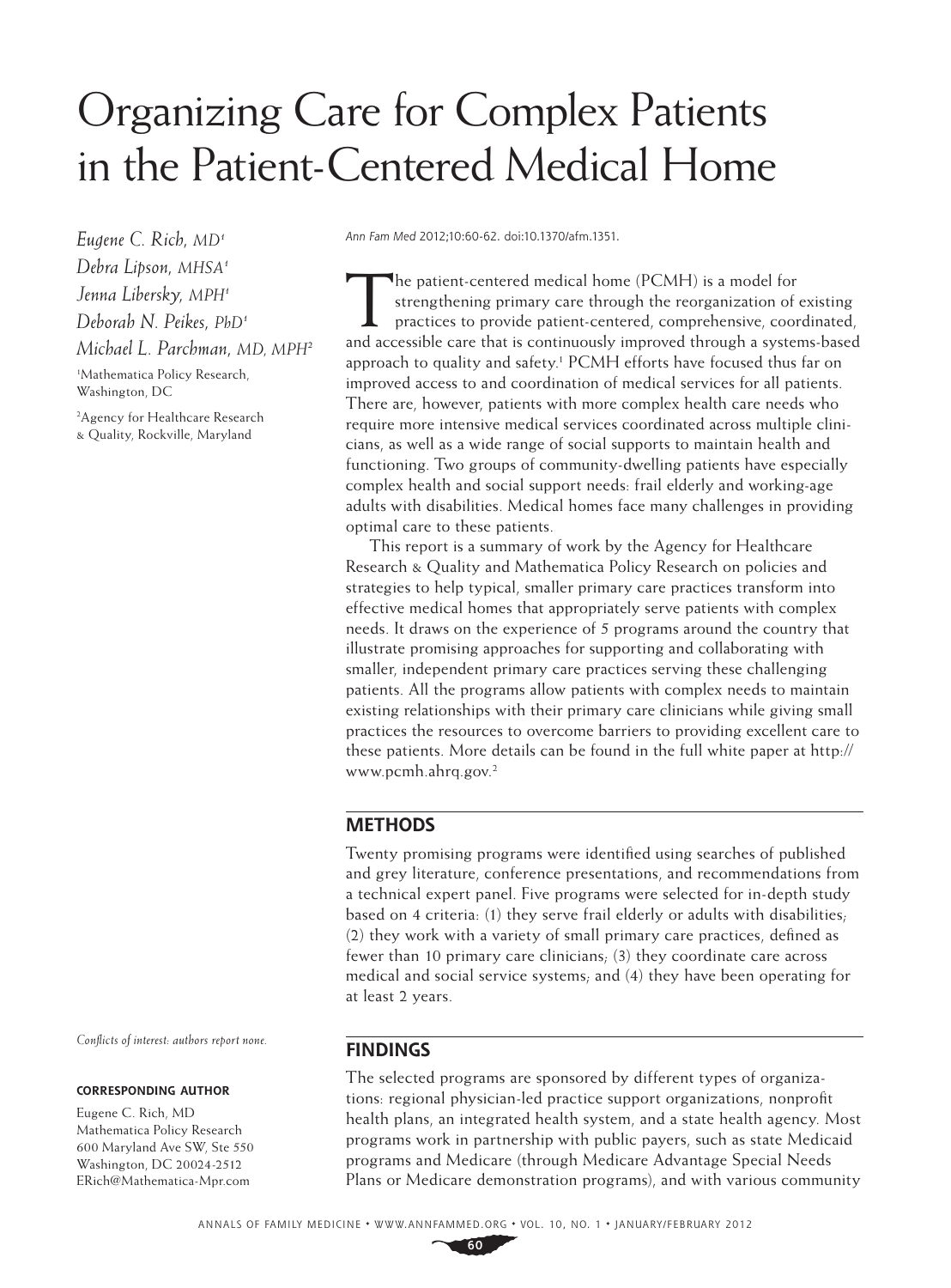agencies. The number of participating practices in each program varies from about a dozen to more than 1,400. The programs used a variety of approaches to support primary care practices in caring for patients with complex needs.

#### **Care Coordinators**

Providing or arranging for care coordinators to support the primary care practices is a prominent feature across the programs. The Commonwealth Care Alliance (CCA) in Massachusetts, Community Care of North Carolina (CCNC), and Community Health Partnership (CHP) of Wisconsin hire or contract with care coordination staff to work with the practices, in the practice offices or in close cooperation with them, to assess care needs, arrange for specialty and community services, and integrate care across medical and social service systems and among multiple clinicians. Summa Health System arranges for care coordination by case managers in a local area agency on aging, and Minnesota's Health Care Homes program requires the practices to designate which staff in the practice will be responsible for care coordination. There is wide variation in how care coordinators are shared with primary care practices across and within each program; average case manager caseloads range from 40 to more than 1,000 patients, depending on the complexity or severity of the patients in the practice who receive case management and the funding and resources available.

#### **Technical Assistance and Practice Support**

Most programs dedicate considerable resources to direct practice support by helping them reorganize workflow and systems and by providing tools to enhance practice capacity to assure continuous access and care coordination. Additional supports to practices include 24-7 call lines for patients, which complement or substitute for a practice's after-hours coverage; recommendations on (or provision of) electronic health record (EHR) systems, Web-based health information technology (IT) registries, and referral tracking systems; and support in tracking service utilization and quality indicators for the practice patient panel. Some also facilitate ready access to geriatrics or mental health consultation.

#### **Health IT to Identify and Monitor At-Risk Patients**

In addition to requiring that practices use EHRs, some programs require the practices to use an EHR system that feeds information to the program sponsor as a term of participation. These systems allow the program to readily access clinician- or organization-level data on cost, utilization, and outcomes, which allow

program staff to identify and target care management approaches to high-need, high-cost users.

#### **Quality Improvement Activities**

All of the programs emphasize quality improvement, supported by the use of the EHR and data capabilities described above. For example, CCA collects data from the Web-based EHRs that its practices maintain, and it meets every quarter with practice leaders to review and compare the practice's results on key indicators, such as 30-day hospital admission rates, with those for all program participants. They then jointly identify opportunities for improvement.

#### **Learning Opportunities**

Team-based quality improvement through peer-topeer learning and in-person meetings is another common approach, though the breadth and intensity vary. CCNC uses a multilevel approach that provides technical assistance to regional network staff, who then sponsor peer-to-peer learning for the primary care practices within each region. Minnesota sponsors a learning collaborative in which practices meet to share strategies for implementing medical home criteria and improving care. Summa Health System also facilitates shared learning through monthly, in-person meetings during which skilled nursing facilities, palliative care specialists, geriatricians, home care agencies, care coordinators, and community agencies together identify ways to improve transitions of care.

#### **Practice Payment**

To ensure consistent and active participation of primary care clinicians in care coordination and teambased care, most programs pay the practices for the time spent on these activities. These extra payments help with practice recruitment and at least partially compensate the practice for the additional time and resources involved in providing enhanced care. Although different reimbursement mechanisms were used, the most common was some form of per-member per-month fee.

### **NEXT STEPS**

Patients with complex health care needs represent the greatest challenge to transforming small primary care practices into high-functioning medical homes. These patients also present a great opportunity for medical homes to dramatically improve outcomes, such as lower costs, higher-quality care, and better care experiences for patients and clinicians. To achieve these aims, small practices will require enhanced support and resources—beyond those needed to meet current